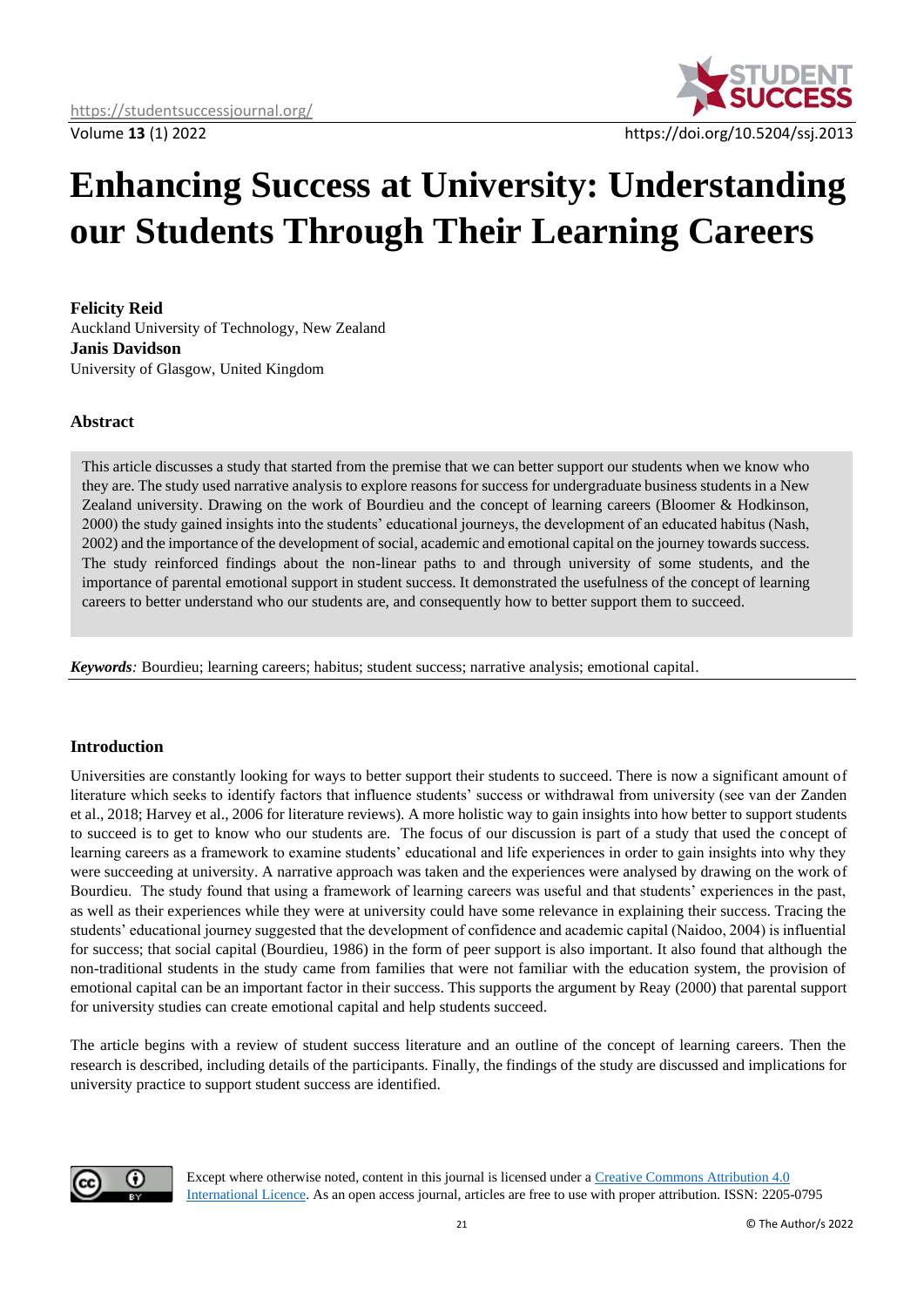# **Literature**

The quest to understand what supports student retention and success in higher education has been largely dominated by models of social and academic integration (Harvey et al., 2006) which was the model first developed by Tinto (1993). Further studies attempted to identify factors which individually or collectively either contributed to student success or encouraged early withdrawal from university. These included incompatibility between student and institution, inadequate preparation for university, financial issues, limited commitment and academic progress (Yorke, 1999), personal reasons, wrong choice of course, lack of integration and dissatisfaction with the institution (Davies & Elias, 2002; National Audit Office, 2007; Yorke & Longden, 2008). The role of engaging students in their learning through orientation, curriculum and classroom practices that recognise student diversity, student centred learning, study skills and feedback has also been emphasised (Crosling et al., 2009). As widening participation has continued, studies have identified the importance of the role of social integration and a sense of belonging (Thomas, 2012; Thomas & Hanson, 2014) as well as institutional commitment to the student experience and recognising students as individuals (Yorke & Thomas, 2003).

Subsequent to identification of individual factors supporting success or otherwise it has been argued that withdrawal cannot be attributed to one variable but is instead the result of combinations of student characteristics, external factors and institution related issues (Harvey et al., 2006). Studies seeking to identify individual factors in student success or withdrawal have been supplemented with studies taking a more sociological approach (Harvey et al., 2006). This includes drawing on the work of Bourdieu as a means of countering the dominant policy view of individual responsibility, through recognition of the role of structure as well as agency (Warren & Webb, 2007).

In order to explain social practices and to gain insights into the complexity of the social world Bourdieu developed a set of thinking tools (Grenfell, 2012) in which the resources possessed by the dominant classes were referred to as forms of capital (economic, cultural, social and symbolic) (Bourdieu, 1986). The relationship of these forms of capital with habitus, which is the set of dispositions acquired by a person through their life experience (Bourdieu & Wacquant, 1992), and the field which is the social space within which interactions occur in which the person finds themselves (Thomson, 2012), was used by Bourdieu to explain the practice of people (Reay, 2004).

Bloomer and Hodkinson (2000) drew on the work of Bourdieu as well as symbolic interactionism to develop the concept of learning careers. This was intended as a tentative theoretical framework which recognised that learner pathways are not linear but that students' dispositions to learning change over time and that we need to take into account the experiences of the student both within the educational sphere and outside it, and how those experiences relate to a person's learning. A key feature of learning careers, which clearly shows the influence of Bourdieu's concept of habitus, is a temporal focus – that is, the consideration of a student's changes in disposition to learning over time, as well as consideration of current experiences outside university. Bloomer (2001) said that any theory of learning must have "lateral and temporal connectivity" (2001, p.429) continuing:

That is to say, it must be informed by an understanding, firstly, of how learning connects (laterally) with context and with the life experiences of the learner(s) concerned and, secondly, how one set of learning experiences connects (temporally) with others that precede or follow it. (p.429)

This feature distinguishes the approach from much of the literature about students' success which focuses on students' situations and experiences while at university.

In New Zealand where the study that is the subject of this article took place, Bourdieu's concepts underpinned a call by Zepke and Leach for institutions to take steps to adapt to students rather than requiring students to assimilate into the institution (Zepke & Leach, 2005; Zepke & Leach, 2007; Zepke, Leach, & Prebble, 2005). Other studies recognise the importance of fit between the student and the institution through recognition of cultural identity and culturally supportive practices to support student success (Benseman et al., 2006; Curtis & Townsend, 2012; Curtis et al., 2015; Earle, 2008; Gavala & Flett, 2005). However, while some New Zealand literature recognises the importance of the student being comfortable with the institution, which alludes to Bourdieu's concept of habitus, there have been few empirical studies in New Zealand higher education that apply Bourdieu's toolkit or the concept of learning careers as a framework to analyse student success. In particular, there are few studies that consider the contribution of students' experiences prior to university as a means of providing insight into why they succeed at university. The study that is reported here attempted to address that gap by using learning careers as a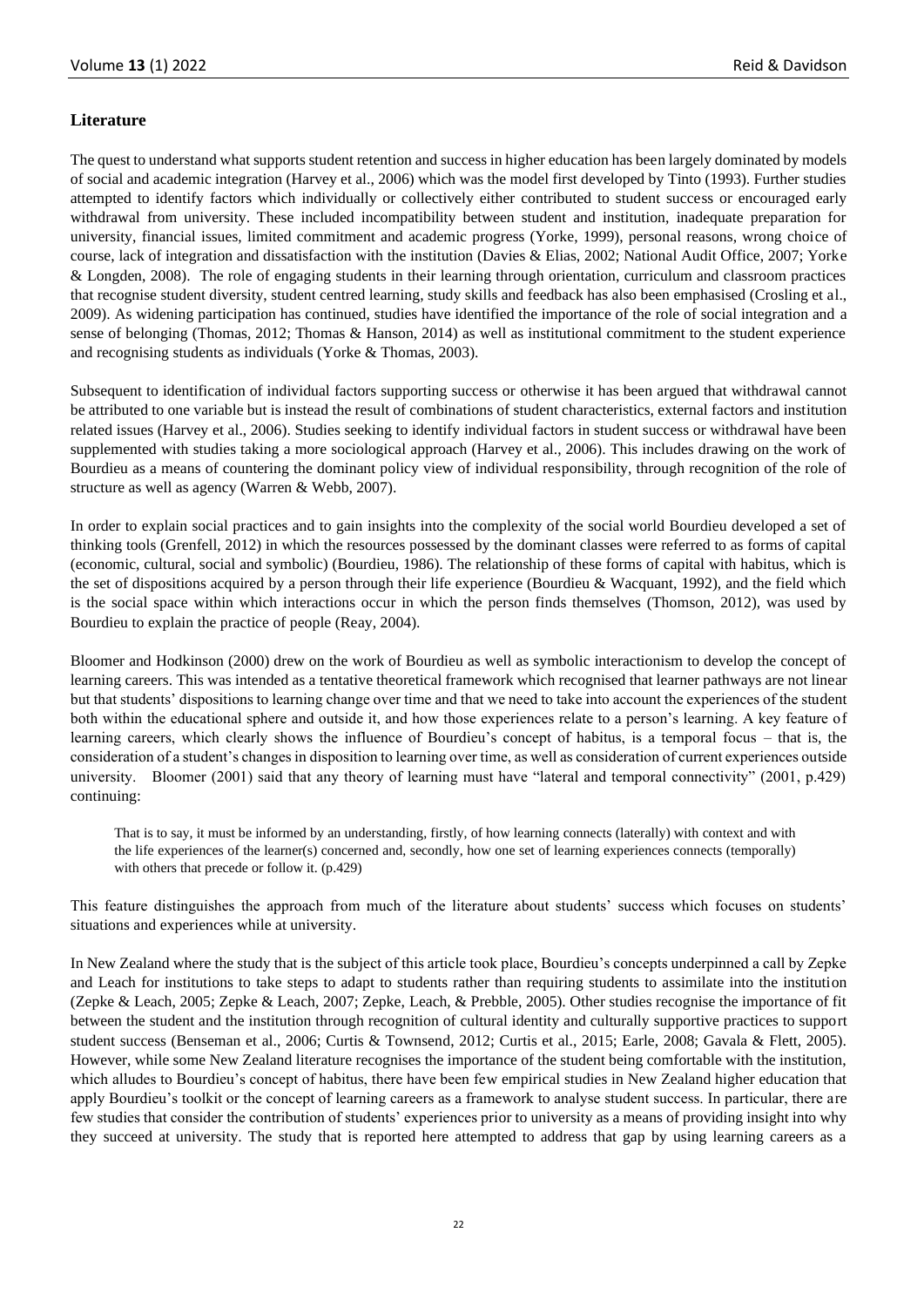framework drawing on Bourdieu's toolkit to explore students' narratives and make connections between their contexts and experiences and their success at university.

# **The Study**

The research was undertaken as part of a doctorate (Reid, 2018) and focused on successful students in an undergraduate Business degree in New Zealand. There was a focus on exploring how the students' backgrounds and prior life and educational experiences contributed to success at university, and how their contexts and experiences while at university also contributed to that success. This was driven by a desire to gain a better understanding of our students so that in turn, we could have a better understanding of how to support them. Ethics approval was obtained from both the institution supervising the study and the institution where the students were studying.

"Success" for the purposes of recruitment of participants was defined as having successfully completed sufficient compulsory first semester courses to enable progression to at least semester two of their six semester undergraduate degree. Purposive sampling was used to recruit students who were at least in their second semester of degree study, and who had been through the New Zealand school system – a pool of approximately 2300 students. Approximately 1000 invitations were distributed by academic colleagues in lectures that were chosen for their large numbers and were compulsory courses in a range of majors, until ten students who met the criteria had responded. These students came from a range of ethnicities and backgrounds. They ranged from being in their second semester of study to being in their final year and were undertaking a variety of business majors. Data were gathered from semi-structured interviews of between one and two hours in which the students talked about their educational experiences and their family context. Loosely structured prompts such as "tell me about your family; "tell me about your primary school years"; "tell me about secondary school" were used. These were designed to keep the interview length manageable and focused without limiting what the students chose to include or leave out in their narratives. Table 1 provides details of the participants (using pseudonyms).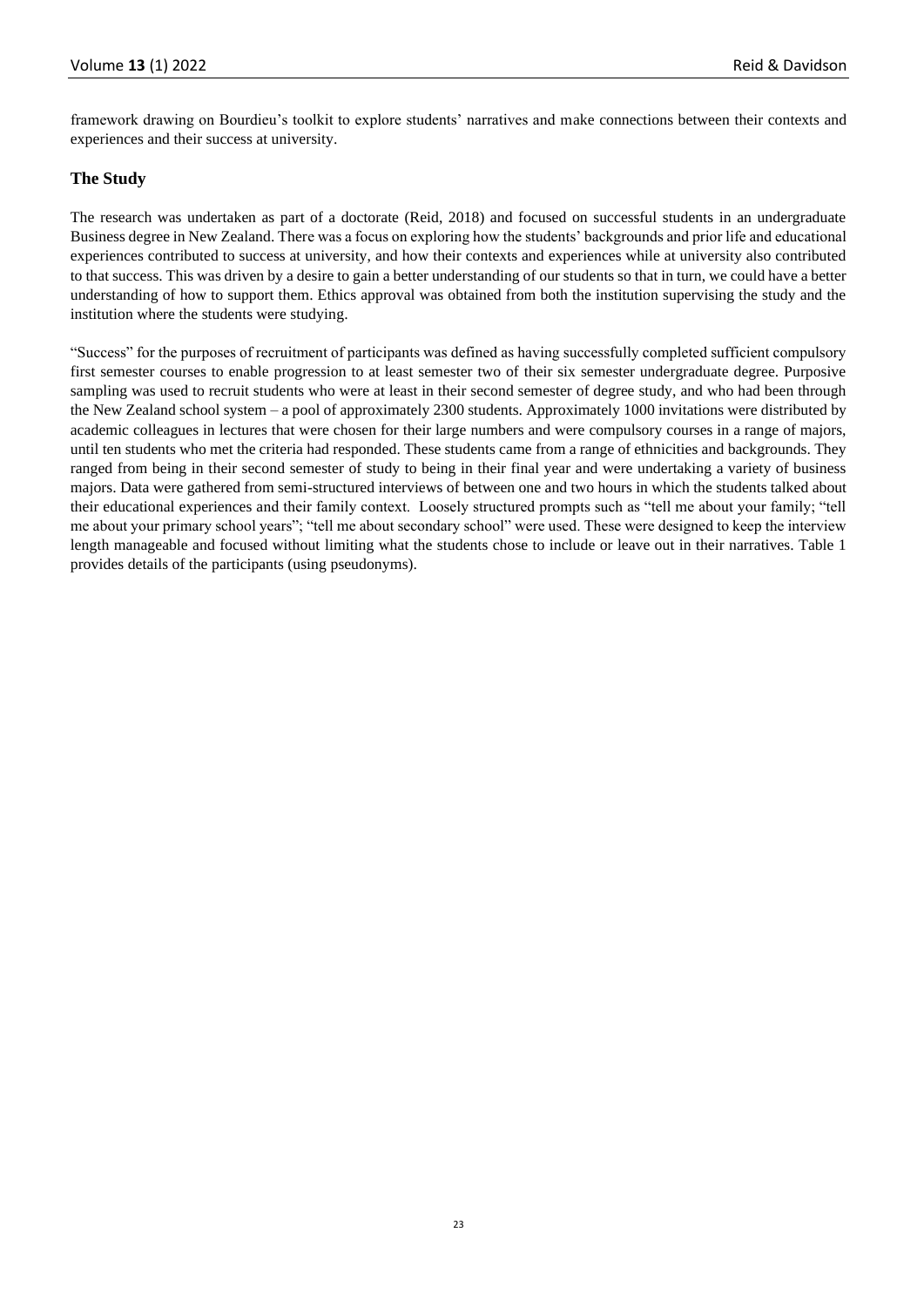### **Table 1**

# *Participant Details*

| <b>Student</b> | Age | <b>Ethnicity</b>     | <b>School</b><br>Decile <sup>*</sup> | <b>Family education</b>                                                                                                                                                        | Mother's<br>occupation                                  | Father's<br>occupation                         | Year<br>of<br>degree |
|----------------|-----|----------------------|--------------------------------------|--------------------------------------------------------------------------------------------------------------------------------------------------------------------------------|---------------------------------------------------------|------------------------------------------------|----------------------|
| Aaron          | 22  | Tongan               | 4 then 3                             | Father - polytechnic<br>qualification<br>Mother - polytechnic<br>qualification<br>Sister already at university                                                                 | Healthcare worker                                       | Automotive<br>engineer-small<br>business owner | 1 <sup>st</sup> year |
| <b>Daniel</b>  | 21  | $N\!Z$<br>European   | $\tau$                               | Father - secondary school<br>Mother-secondary school                                                                                                                           | Sickness<br>beneficiary                                 | Bricklayer - small<br>business owner           | 1 <sup>st</sup> year |
| <b>Dinah</b>   | 19  | Samoan               | 8                                    | Father - secondary school<br>(Samoa)<br>Mother - secondary school<br>(Samoa)<br>Sister already at university                                                                   | Receptionist                                            | Supervisor                                     | 1 <sup>st</sup> year |
| Emma           | 22  | Maori/NZ<br>European | $\overline{4}$                       | Father - secondary school<br>Mother-polytechnic<br>qualification (nursing)                                                                                                     | Medical sales                                           | Small business<br>owner                        | 3rd year             |
| Eva            | 22  | Samoan               | $\overline{c}$                       | Father – teaching<br>qualification (Samoa)<br>Mother – secondary school<br>(Samoa)                                                                                             | Stay at home<br>mother                                  | Furniture<br>manufacturing<br>employee         | $2nd$ year           |
| Lily           | 25  | Thai                 | $\overline{4}$                       | Father - secondary school<br>(Thailand)<br>Mother - primary school<br>(Thailand)<br>Half-sister already at<br>polytechnic                                                      | Machinist in<br>sewing factory<br>(Thailand)            | Plasterer – self<br>employed                   | $2nd$ year           |
| <b>Nadia</b>   | 21  | North<br>African     | $\overline{4}$                       | Father - undergraduate<br>degree (North Africa)<br>Began postgraduate<br>certificate (NZ)<br>Mother $-$ no schooling<br>Two older sisters<br>undertaking postgraduate<br>study | Stay at home<br>$mother - assist in$<br>family business | Small business<br>owner                        | $1st$ year           |
| Sam            | 21  | Tongan               | 8                                    | Step-father - Secondary<br>school<br>Mother – University<br>Nursing qualification<br>Older brother already at<br>university                                                    | Nurse Manager                                           | Truck driver                                   | 3rd year             |
| Tom            | 20  | NZ<br>European       | 8                                    | Father - secondary school<br>Mother - secondary school                                                                                                                         | Administration role                                     | Bricklayer – small<br>business owner           | $3rd$ year           |
| Zoe            | 19  | Maori/NZ<br>European | 10                                   | Father - undergraduate<br>degree<br>Mother $-$ teaching<br>qualification (Teacher's<br>college)                                                                                | Teacher                                                 | CEO of a not-for-<br>profit organisation       | $2nd$ year           |

*Notes:* School decile is a socio-economic measure used by the Ministry of Education in New Zealand. While it is only a proxy it roughly equates to decile 1 schools being in the lowest socio-economic areas through to decile 10 schools being the highest socio-economic areas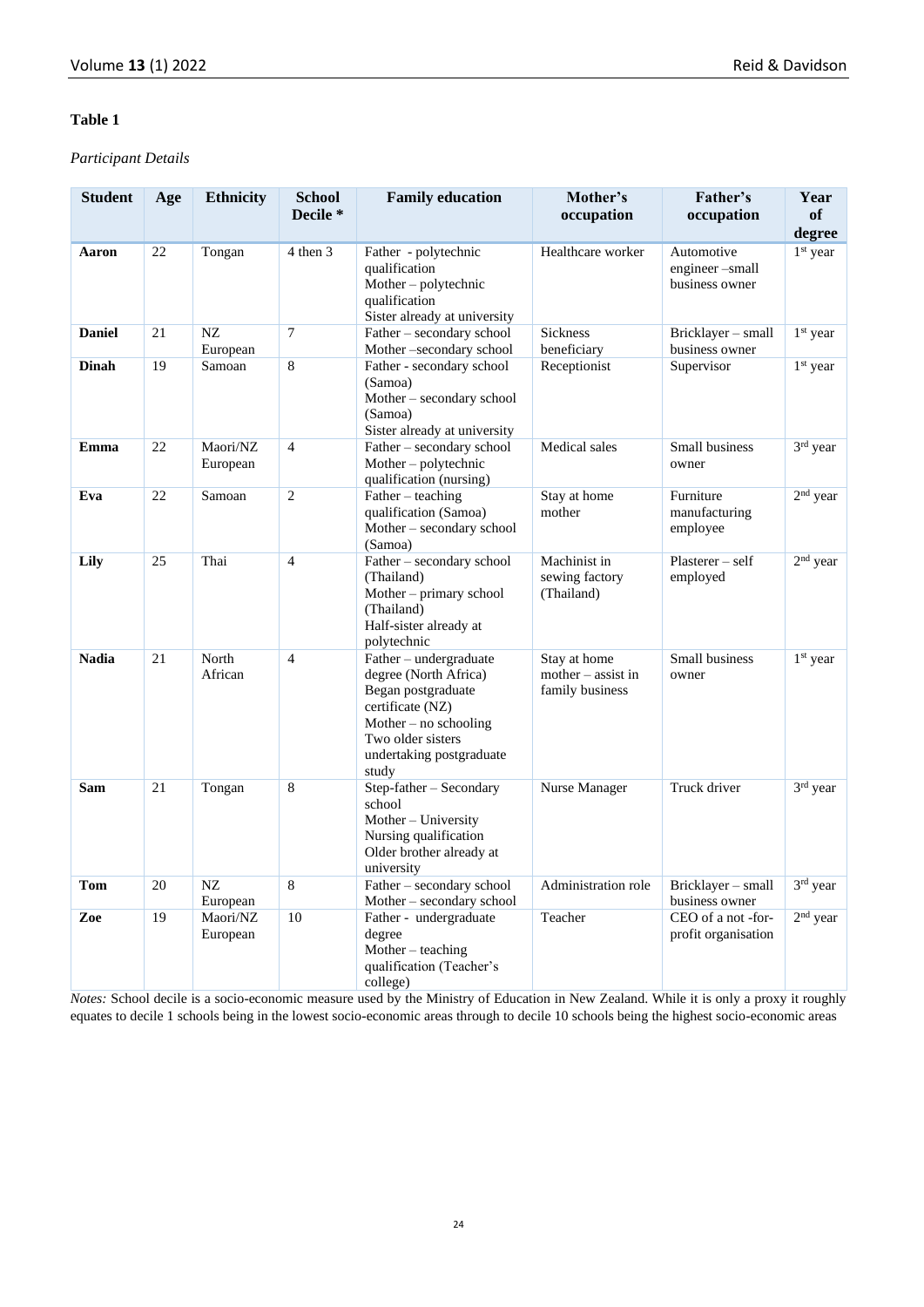The study data were analysed using narrative analysis which involves collecting events or happenings and configuring them into a plot for each participant (Polkinghorne, 1995) – a process commonly known as "restorying" (Creswell & Poth, 2018). Polkinghorne (1988) argued that the process of developing narratives into a plot is a form of analysis because it requires the researcher to make connections between events. Polkinghorne's narrative analysis fitted well with the nature of learning careers which require an understanding both of students' experiences while at university but also their prior experiences and how these have influenced dispositions to learning. A narrative approach has also been recognised as enabling students to critically reflect on their learning journey and to better understand themselves (Benson et al., 2010) and indeed several students commented at the end of the interviews that they had found it to be a sense making process.

The data in this study were analysed into a story for each individual student. Inductive open coding of the data and thematic analysis (Braun & Clark, 2006) were used to identify commonalities across the stories. A second phase of analysis of the data was undertaken through a Bourdieusian lens. This involved re-coding the transcripts drawing on the work of Merrill and West (2009) identifying forms of capital, the individual student's attitude or disposition in particular situations and interactions with structure. Commentaries for each participant were prepared addressing questions posed by Reay (1995) focusing on how the individual's experiences shaped their responses to situations. These questions included:

- How well adapted is the individual to the context they find themselves in?
- How does personal history shape their responses to the contemporary setting?
- What subjective views do they bring to the present and how are they manifested?
- Are structural effects visible within small scale interactions?

(Reay, 1995, p.369)

Further thematic analysis (Braun & Clark, 2006) was undertaken on the commentaries after this individual analysis had been done – rather than thematic analysis across the raw data.

### **Findings**

The students came from diverse backgrounds. Some students had one parent who had been to university, but most did not. Table 1 illustrates the diversity amongst the students in terms of ethnicity, socio-economic status and levels of parental education. Despite this diversity, the study revealed that the students had several things in common. These were: an ability to articulate the value their parents placed on education; a willingness to learn; confidence that they could learn; and an ability to articulate why they thought they were successful at university. This is consistent with Nash's (2002) concept of "educated habitus" which he suggested can be an explanation for success at school (p.1).

This finding went some way towards providing an explanation for the students' success at university. However, such a finding does not in itself help universities to better support students and we consider that the more useful part of the study was exploring how the students came to have an educated habitus. In this respect the framework of learning careers was particularly useful. We explored how the students came to develop an educated habitus by tracing the students' learning careers focusing particularly on the development of academic capital (a form of cultural capital [Naidoo, 2004]) and social capital during their learning careers, which in turn supported the development of an educated habitus.

### **Learning Careers: The School Years**

Exploring the context and experience of the students began with the students' family backgrounds and their early educational experiences. The students in this study did not report significant parental involvement in their education and it was apparent from the narratives that at least some of the parents, particularly those who were immigrants, were not familiar with the New Zealand education system. However, common to all the students was a perception that at least one of their parents valued education and they were able to articulate how that value was conveyed to them as children:

They [Aaron's parents] have strong views on education. I guess that's [why] they came here as well. So they know education is key. It's a very powerful tool. [Aaron]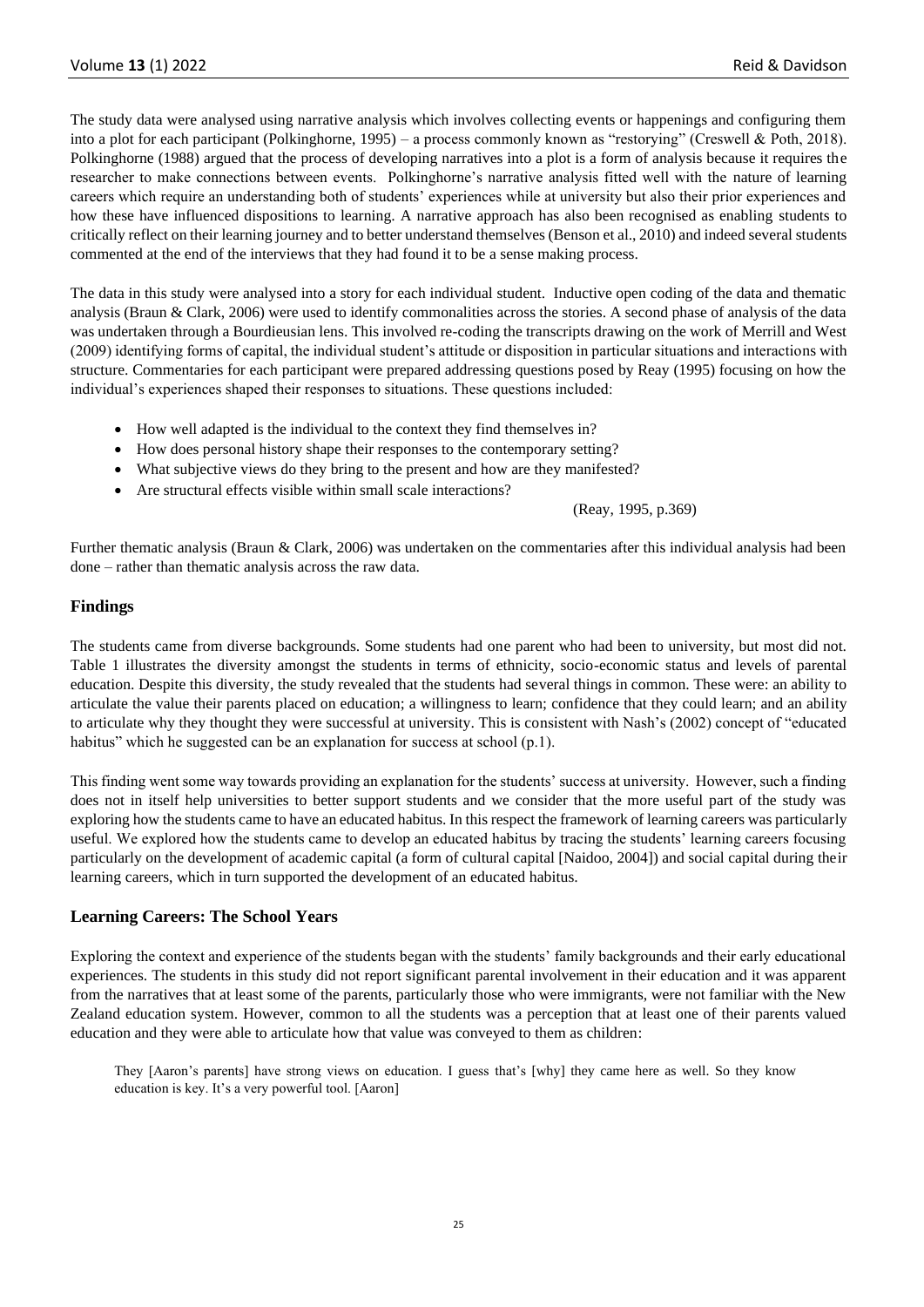Because my parents always tell us that "always do well at school because education is key". And they don't want us to end up like what they had like they didn't complete high school and so they wanted a different situation with us. [Dinah]

### *Development of Academic Capital*

The students in the study (with the exception of Nadia who had no primary schooling) all had positive associations with their early schooling. The students' narratives suggested that it was later in their schooling experiences that their different experiences either reinforced their growing academic confidence or they experienced setbacks which dented their academic confidence. The students were able to articulate how they felt about learning as a result of positive events or negative setbacks. They talked of experiencing frustration, anger or feeling conflicted which turned to feeling encouraged, affirmed, positive and growing in confidence as they experienced success. The students' positive experiences at school included recognition in the form of awards (Dinah), recognition by a teacher that the student had potential and was advanced to a higher stream (Nadia, thereby setting her on a more positive learning journey from what she had experienced to date), and success at qualifications (Tom, Emma, Zoe). Eva described the positive affirmation she received after changing her attitude to school (initially out of fear of her father's anger):

And then the teacher starts to respond to you so like they start to benefit … to reward you mostly. So then when that happens you're pushed out of that thinking like 'Oh I've got to do this for my Dad'. It was now a thought for you.

Experiences that impacted negatively on the students included coming to a new country and as a result of not speaking the language, going from being high achieving to not understanding (Lily and Eva); and failing school qualifications including not meeting the University Entrance (UE)<sup>1</sup> requirements (Dinah, Aaron, Sam and Eva). These events resulted in a more negative attitude towards learning from that previously held. Lily recounted her feelings of frustration coming from being high achieving in her native Thailand to encountering the New Zealand school system with little English:

My gosh even [when] the teacher asked for the answer. I know it, I know it in Thai. How can I answer it in English. I couldn't express anything in English.

Tom, Sam, Emma, Daniel, Lily and Zoe had achieved at school early and consistently, while Aaron, Dinah and Eva had experienced setbacks and only achieved success later in their schooling years. The former students' narratives suggested that they had more academic confidence than the latter, whose academic confidence appeared to be more fragile. For example, Dinah, Eva, Aaron and Sam did not gain UE at the end of their schooling, but their response to that varied. Eva and Dinah reported having had a negative attitude to school early in their secondary schooling (which was at odds with their parental views about the importance of education) but had changed that attitude and achieved academic success later in their secondary schooling. Their academic confidence appeared to be more fragile, and they expressed that they felt devastated when they did not gain UE. In contrast to these two students, Sam's response was quite different. He was not first in family to university and appeared to have greater levels of academic confidence. He talked of success at school from an early age and attributed his failure to gain UE on being distracted by sport and peer groups. Whereas Eva and Dinah made quick decisions and embarked on foundation courses, Sam went back to his school to gain the missing credits in time to get into the first semester of university. This option was also open to Eva, but she did not appear to be aware of it, and she spent an additional year in higher education studies before she met the requirements to get into university.

When Aaron failed UE, he enrolled in a polytechnic course but failed that. He then went on a Mission for his church for two years in which time he said his view of education as being important was cemented and he gained confidence that he could still learn because he learned two languages while he was away:

When I learned the new language, I realised that gosh I can actually learn something new. Even though ... because I kind of thought well I'm old now so I can't really learn anything new but that's not true. Yeah just put your mind to it. It's a cliché but it's true – put your mind to it.

Nadia and Daniel gained UE and enrolled in a degree but did not enjoy it and withdrew. However, this did not appear to dent their academic confidence. Rather, it meant that their journey to success in the Business degree was not linear. Only Tom and

<sup>&</sup>lt;sup>1</sup> University Entrance (UE) is the minimum requirement to go to a New Zealand universit[y https://www.nzqa.govt.nz/qualifications](https://www.nzqa.govt.nz/qualifications-standards/awards/university-entrance/)[standards/awards/university-entrance/](https://www.nzqa.govt.nz/qualifications-standards/awards/university-entrance/)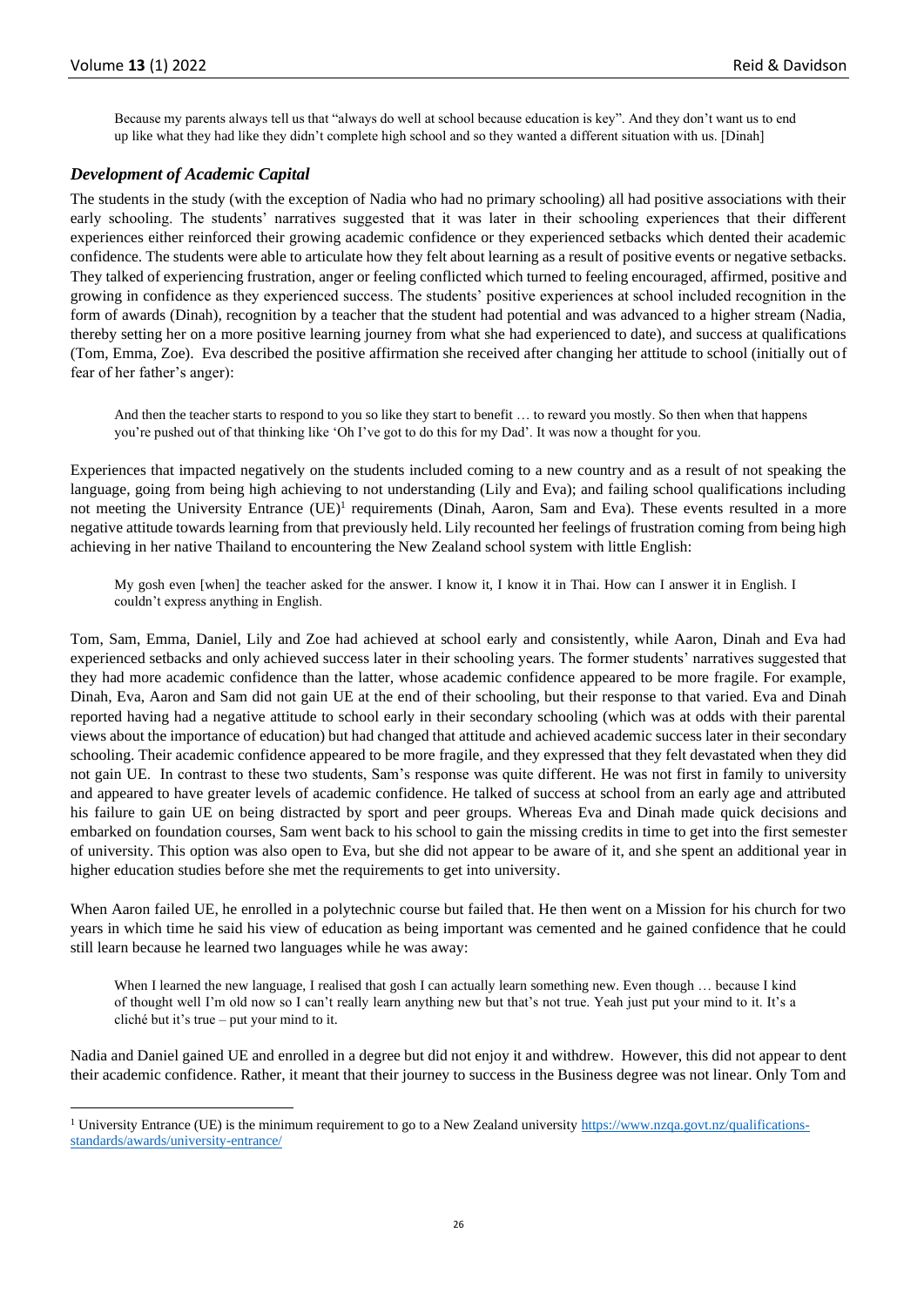Zoe began the Business degree straight out of school and were on track to complete within three years. The remaining students either had to undertake further study to gain entry (Aaron, Eva, Dinah), failed courses and had to repeat (Sam, Lily), or started university but changed degrees (Nadia, Daniel, Emma) - in Emma's case when she was almost at the end of her first choice of degree. This suggests that for the students in this study, while a solid level of achievement at school can build academic capital that supports success, failure to amass that capital in the school system is not the end of the matter. Life experiences or pre-degree study can help students to develop the academic capital necessary to succeed at university. In that respect the findings of the study support the New Zealand educational policy that any student who has attained the age of 20 years can enter into an open entry degree - that is a degree that only requires UE and does not have additional selection criteria.

# **Learning Careers: The University Years**

### *External Pressures*

Although at the time of the interviews all the students said they felt comfortable with the university environment, some students experienced challenges when they first arrived at university. Sam and Aaron said that they found the scale of university daunting and the lack of structure and freedom of time distracting. However, the remaining issues that students experienced all occurred outside the university. For example, both Dinah and Eva found it difficult living away from home for the first time. Both were staying with extended family. Dinah commented that the noise level where she lived was high and that her extended family did not understand that she needed quiet time, because none of them had been to university. As a result, she stayed at university to do all her study. Eva said that the level of conflict over money in the home she was staying at caused her to feel she needed to contribute more financially, but the hours she spent working impacted negatively on her performance at university. However, after seeking support from her parents she was able to sort out the issues with her extended family. She observed:

So I don't think it was the environment [at university] that failed me. It was what was going on at home. Which also taught me that ... everything that is around you all the time affects the way you … school I guess. Affects the way you are educated.

#### *Social Capital in the Form of Peer and Family Support*

Just as all the students said their parents had articulated the importance of education, all the students said that their parents were supportive of them going to university. As well, almost all the students referred to the importance of peer support saying they were able to find like-minded friends who were keen to study:

I think just yeah surrounding myself with good people. I'm very grateful and very… very lucky that the teams I have been placed into are like-minded. Everyone's ambitious to graduate and to graduate well rather than just scraping by. [Aaron]

So um beside turning up to class all the time I think I took Dad's advice of surrounding yourself with the right people. [Eva]

These students had identified that mixing with people with similar academic aspirations was helpful and important to their own academic success.

### **Discussion**

In several ways, the experiences of the students in this study reflected what Bloomer and Hodkinson (2000) identified about the experiences of non-traditional students. Most of the students' paths to and through higher education were not linear, either because they initially failed UE or they failed a course in their degree or changed degrees; some of their decision making was not always well informed – for example Dinah's and Eva's decision making about their options when they failed UE; they were influenced by their social group and their individual learning journeys were difficult to predict.

The exploration of the students' learning careers on their journey to developing an educated habitus provided insight into the lack of linearity, some of the reasons for that and the impact on the students' academic confidence. Confidence is a feature in Nash's (2002) concept of educated habitus and could be said to be part of a disposition to be academic, which along with academic performance, constitutes academic capital (Naidoo, 2004). Of note was that those students with greater academic confidence appeared to respond to setbacks differently from those whose confidence was more fragile, in that the latter were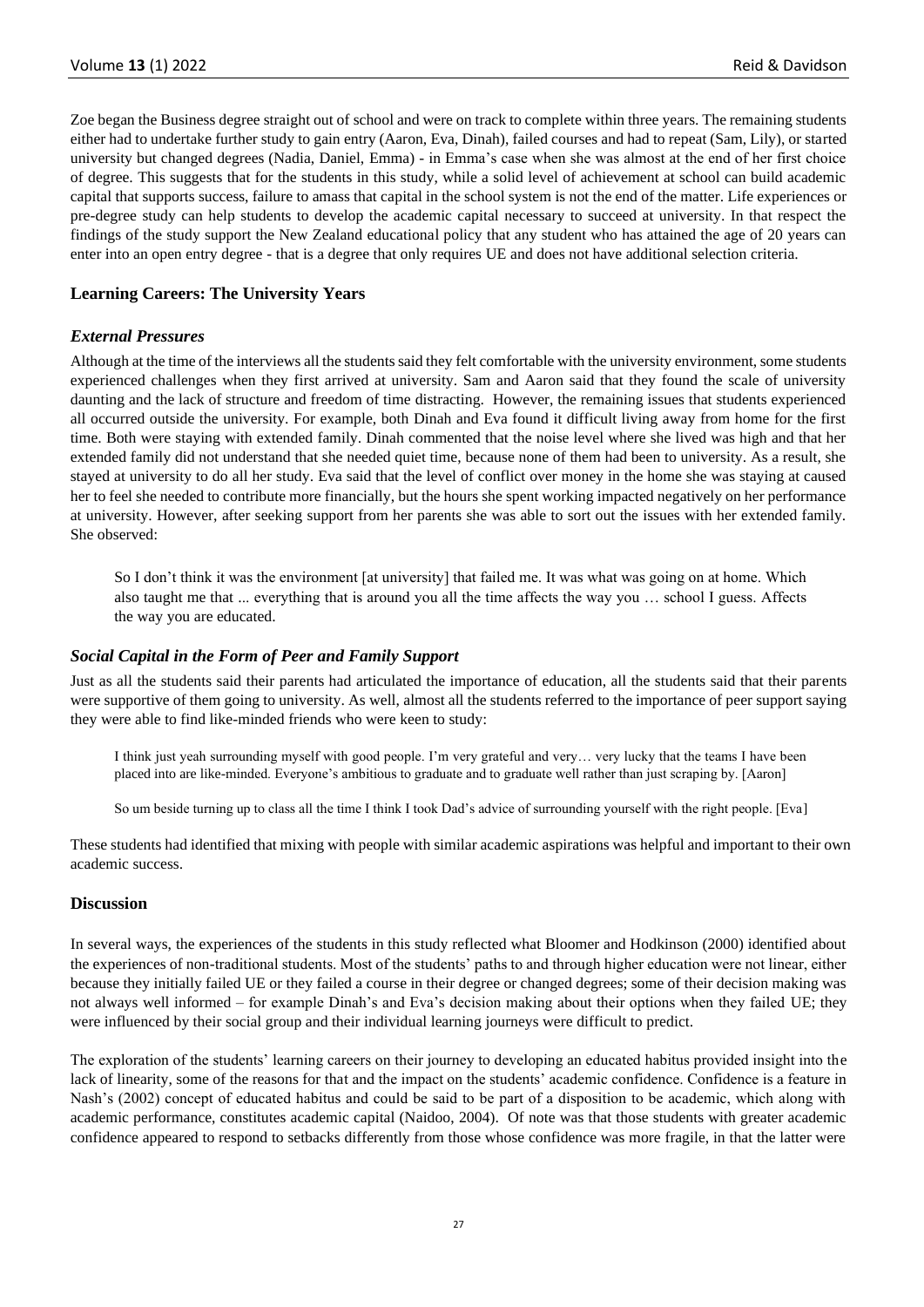devastated but accepting, whereas the former sought to remedy the situation. In particular, Eva and Dinah who were the first generation in their family to go to university and had relatively newly acquired academic confidence, responded to their failure to gain UE differently from Sam who was more academically confident, had an extended family with university education and remedied the situation quickly. Dinah and Eva's response appeared to align with the argument by Byrom and Lightfoot (2013) that where a non-traditional student has accepted the messages about the value of education from home and school, and aligned their behaviour with those expectations, the experience of failure can be devastating.

The study also reinforced what Bloomer and Hodkinson (2000) identified in their concept of learning careers i.e., that what is going on in a student's life has a bearing on their disposition to learning. Eva's observation quoted earlier showed her making the connection between difficulties in home life and success at university. The students' acknowledgement of the value of social capital in the form of like-minded peers reflects an important aspect of fit with the institution (Dewart & Rowan, 2007; Reay et al., 2010).

This study builds on Bloomer and Hodkinson's (2000) identification of experiences of non-traditional students. The students in this study placed value on education and this was something they attributed to their parents' articulation of this value. They acknowledged the emotional support their parents provided during their education, even if not all their parents were familiar with the education system. Levels of parental education and parental involvement in their children's education have been the subject of research in the United Kingdom that found that while middle class parents are adept at using their resources to make the most of opportunities in education (Ball, 2003), working class parents are less involved with their children's schooling than middle class parents (Reay, 2000). This is not necessarily because they do not want to be involved, but because they lack familiarity with the system or are not confident (Reay, 1997; Snee & Devine, 2014). While the type of support that the students in this study said their parents provided was different from that identified by Ball's study of middle class parents (2003) such as navigating their child's journey to university, it was clearly support that the students identified as important to their educational success. This supports the argument of Reay (2000) that emotional support can encourage the development of capital that better equips students to succeed in higher education. Parental support for studying at university also minimises the likelihood of a student feeling they have to move between two worlds – the world of home and the world of university, which can result in the student distancing themselves from one or other world with a risk of changing relationships with friends and family (Lehmann, 2014).

What do these findings mean for universities? It seems fairly obvious to suggest that a student with an educated habitus – the confidence and willingness to learn – is more likely to succeed at university. This can be added to the list of factors that support student success at university. The more difficult issue is understanding how that educated habitus is developed and maintained. It would be unrealistic to suggest that universities could achieve such an in-depth understanding of all their students and their past and current experiences. However, by using a narrative approach to explore the learning careers of individual students, this study provided some insight into how dispositions to learning can be developed and maintained or de-railed.

Universities are not able to influence parental support or attitudes to education. However, with the knowledge of the importance of these factors, universities can support wider societal initiatives to foster these, and include such an awareness as part of a holistic approach to student advice. This may include providing a mentor to support a student where there is limited parental emotional support.

Like parental support, social capital in the form of peer support was also important to the students in the study. Being able to find other students with similar goals is a reflection of the institutional habitus of the university, in that there can sometimes be a disjuncture between the aspirations of the individual, who may want to study hard, and the culture of the institution which may be one of laid-back learners (Reay et al., 2010). A recognition of the role of like-minded peers in supporting students could be taken into account through student advising, ensuring first year classes provide opportunities for social connection and facilitating the establishment of study groups.

This study showed that the students with strong academic confidence developed over a sustained period reacted more positively and pro-actively to setbacks than the students with more recently developed and fragile academic confidence. Universities have no control over what occurs in schools which is where academic confidence can develop or be dented. Nevertheless, an awareness of the fragility of a student's academic confidence could be useful in providing advice and support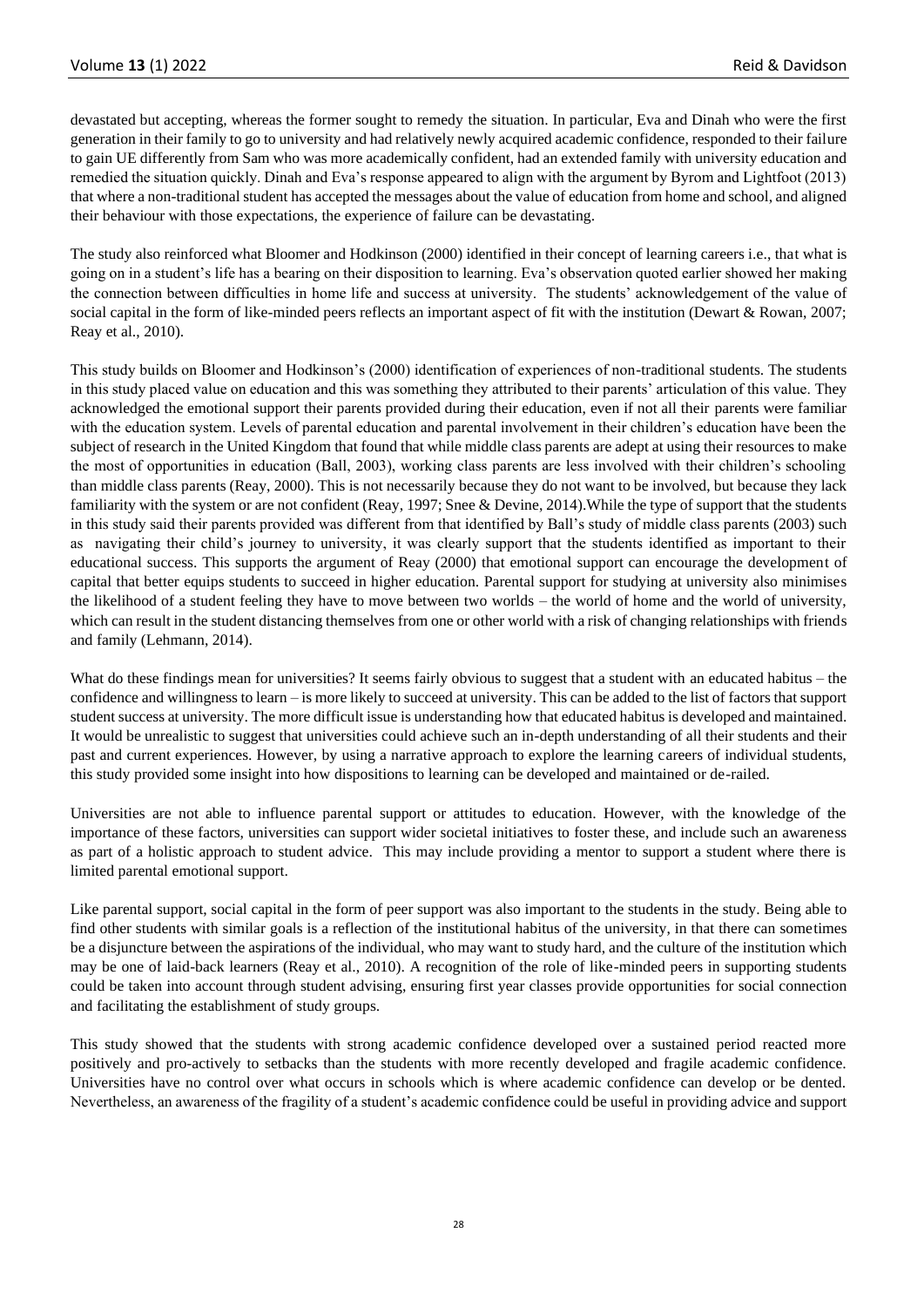for the student. As well, encouraging the provision of early constructive feedback for students new to university could be important to enhance learning and confidence (Hattie, 2008; Hattie & Timperley, 2007).

The study also reinforced that while students' experiences inside and outside university are relevant, so too is what has gone on in the past. Understanding prior experience and context is helpful in identifying the extent to which there is alignment between the expectations of the higher education institution and the capital and habitus an individual student possesses. It should, however, be approached the other way around to illuminate how the institution can change to better align with the habitus and capital of its students. As Zepke and Leach (2005) have argued, universities should consider adapting more to their students rather than a default expectation that students assimilate into the institution in its current form. In practical terms, gaining an understanding of a student's background and current context may assist with academic advising, supporting their progression and triaging them to appropriate pastoral support. This is challenging with large numbers of students, but this study reinforced the importance of acknowledging students as individuals with unique experiences. The more administrative work of a routine nature that can be automated, the more student advisors would be freed up to work with students as individuals, so technology may have a significant part to play in supporting student success.

# **Conclusion**

Although this study was small-scale, the narrative approach enabled rich data to be gathered and a deep analysis of individual learning careers of both traditional and non-traditional students to be undertaken. It provided insight into the individual experiences of students some of whom, by some measures, would not be considered successful. The journeys and challenges the students faced were illuminating. Further research into the experiences of students who did not continue at university, including their views of success, is needed to provide further insight into how best support students to get to and succeed at university. This study highlighted the individuality of students and reinforced some of the commonalities that can inform policy approaches on a wider scale, such as encouraging parental valuing of education and support for university study. Simple practical steps that universities can take, such as student advisors asking about support from home, where appropriate to do so; provision of student mentors to ensure ongoing support; ensuring there are opportunities for students to connect socially to foster a sense of belonging; facilitation of study groups to provide peer support and social interaction; and early constructive feedback on student work to help build confidence, would all be consistent with what helped the students in this study succeed. The study represented a microcosm of how these things can help support student success even in the face of challenges. It reinforced the relevance of the concept of learning careers which recognises that both what is going on currently in a student's life and what has gone on in the past are relevant to understanding success at university.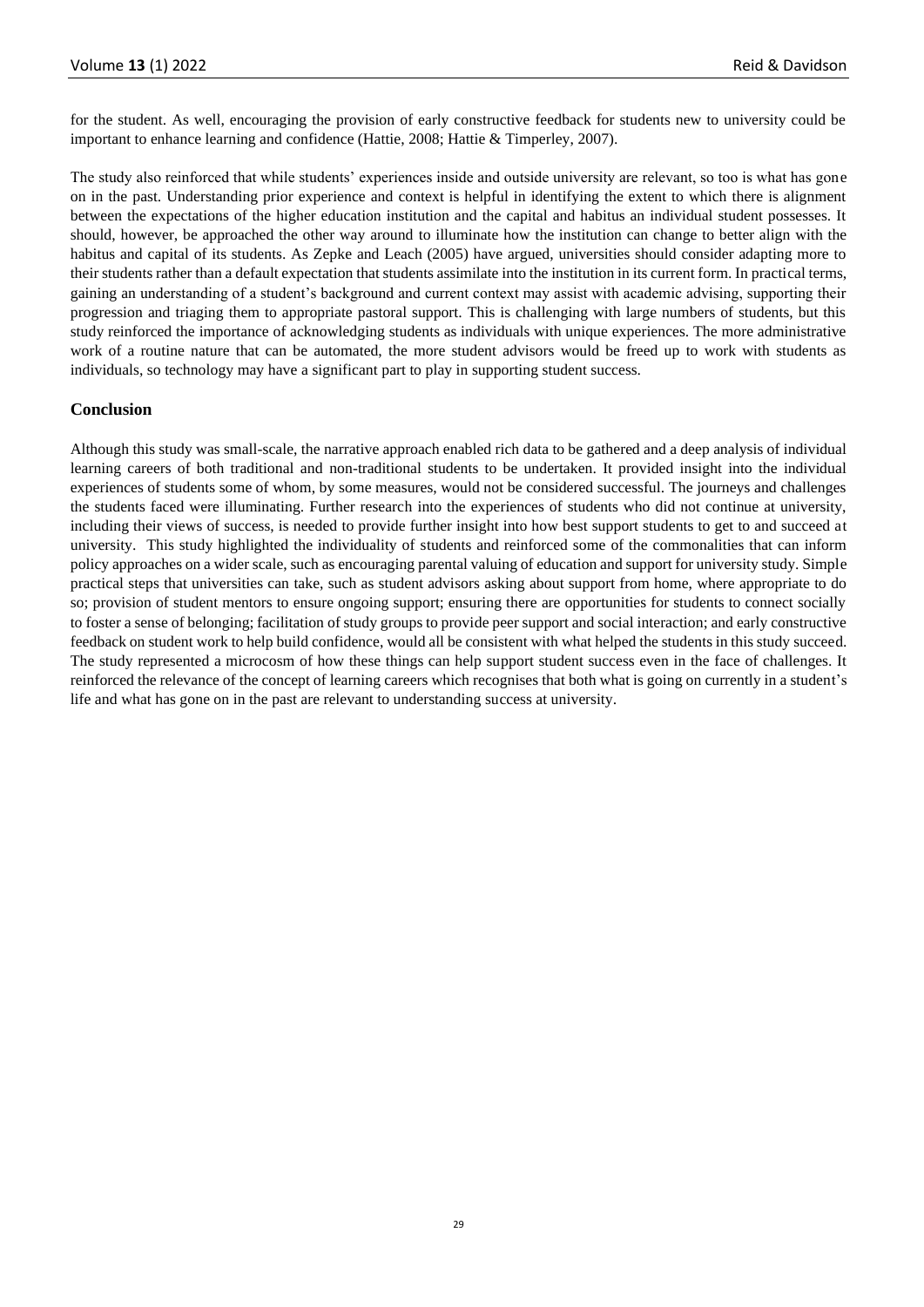#### **References**

- Ball, S. (2003). *Class strategies and the education market: The middle classes and social advantage*. Routledge.
- Benseman, J., Coxon, E., Anderson, H., & Anae, M. (2006). Retaining non-traditional students: lessons learnt from Pasifika students in New Zealand. *Higher Education Research & Development*, *25*(2), 147–162. <https://doi.org/10.1080/07294360600610388>
- Benson, R., Hewitt, L., Heagney, M., Devos, A., & Crosling, G. (2010). Diverse pathways into higher education: Using students' stories to identify transformative experiences. *Australian Journal of Adult Learning, 50*(1), 26-54.
- Bloomer, M. (2001). Young lives, learning and transformation: Some theoretical considerations. *Oxford Review of Education*, *27*(3), 429–449. <https://doi.org/10.1080/03054980120067456>
- Bloomer, M., & Hodkinson, P. (2000). Learning careers: Continuity and change in young people's dispositions to learning. *British Educational Research Journal*, *26*(5), 583–597.<https://doi.org/10.1080/01411920020007805>
- Bourdieu, P. (1986). The forms of capital. In J. Richardson (ed.), *Handbook of Theory and Research for the Sociology of Education* (pp. 241-258). Greenwood.
- Bourdieu, P., & Wacquant, L. (1992). *An invitation to reflexive sociology*. Polity Press.
- Braun, V., & Clarke, V. (2006). Using thematic analysis in psychology. *Qualitative Research in Psychology, 3*(2), 77-101.

Byrom, T., & Lightfoot, N. (2013). Interrupted trajectories: the impact of academic failure on the social mobility of working-class students. *British Journal of Sociology of Education*, *34*(5–6), 812–828. <https://doi.org/10.1080/01425692.2013.816042>

Creswell, J., & Poth, C. (2018). *Qualitative Inquiry and Research Design: Choosing Among Five Approaches* (4th ed.). Sage Publications Inc.

- Crosling, G., Heagney, M., & Thomas, L. (2009). Improving student retention in higher education: Improving teaching and learning. *Australian Universities' Review, 51*(1), 9-18.
- Curtis, E., & Townsend, S. (2012). Improving indigenous and ethnic minority student success in foundation health study. *Teaching in Higher Education*, *17*(5), 589–602.<https://doi.org/10.1080/13562517.2012.658559>
- Curtis, E., Wikaire, E., Kool, B., Honey, M., Kelly, F., Poole, P., Barrow, M., Airini, Ewen, S., & Reid, P. (2015). What helps and hinders indigenous student success in higher education health programmes: A qualitative study using the Critical Incident Technique. *Higher Education Research & Development*, *34*(3), 486–500. <https://doi.org/10.1080/07294360.2014.973378>
- Davies, R., & Elias, P. (2002). *Dropping out: A study of early leavers from higher education.*  <http://www.dfes.gov.uk/research/data/uploadfiles/RB386.pdf>
- Dewart, B., & Rowan, L. (2007). Improving tertiary student outcomes in the first year of study: What your students may not tell you. *Journal of College Student Retention: Research, Theory and Practice*, *9*(3), 259–271. <https://doi.org/10.2190/CS.9.3.a>
- Earle, D. (2008). *Hei titiro an ō i te wh ā inga: Maori achievement in bachelor's degrees revisited*. Ministry of Education. <https://www.educationcounts.govt.nz/publications/maori/english-medium-education/26451>
- Gavala, J. R., & Flett, R. (2005). Influential factors moderating academic enjoyment / motivation and psychological wellbeing for Maori university students at Massey University. *New Zealand Journal of Psychology*, *34*(1), 52–57.
- Grenfell, M. (2012). Introduction. In M. Grenfell (Ed.), *Pierre Bourdieu Key Concepts* (2nd ed., pp. 1–6). Acumen.
- Harvey, L., Drew, S., & Smith, M. (2006). The first-year experience: a review of literature for the Higher Education Academy. https://www.qualityresearchinternational.com/Harvey%20papers/Harvey%20and%20Drew%202006.pdf
- Hattie, J. (2008). *Visible learning: A synthesis of over 800 meta-analyses relating to achievement*. Routledge.
- Hattie, J., & Timperley, H. (2007). The power of feedback. *Review of Educational Research*, *77*(1), 81–112. <https://doi.org/10.3102/003465430298487>
- Lehmann, W. (2014). Habitus transformation and hidden injuries. *Sociology of Education*, *87*(1), 1–15. <https://doi.org/10.1177/0038040713498777>
- Merrill, B., & West, L. (2009). *Using biographical methods in social research*. Sage Publications.
- Naidoo, R. (2004). Fields and institutional strategy: Bourdieu on the relationship between higher education, inequality and society. *British Journal of Sociology of Education*, *25*(4), 457–471[. https://doi.org/10.1080/0142569042000236952](https://doi.org/10.1080/0142569042000236952)
- Nash, R. (2002). The educated habitus, progress at school, and real knowledge. *Interchange*, *33*(1), 27–48. <https://doi.org/10.1023/A:1016399826766>
- National Audit Office. (2007). *Staying the course: The retention of students in higher education. Report by the Comptroller and Auditor General.* <http://www.nao.org.uk/pn/06-07/0607616.htm>
- Polkinghorne, D.E. (1988). *Narrative knowing and the human sciences*. State University of New York Press.
- Polkinghorne, D. E. (1995). Narrative configuration in qualitative analysis. *International Journal of Qualitative Studies in Education*, *8*(1), 5–23. <https://doi.org/10.1080/0951839950080103>
- Reay, D. (1995). Using habitus to look at 'race'and class in primary school classrooms. In M. Griffiths & B. Troyner (Eds.), *Antiracism, culture and social justice in education* (pp. 115–132). Trentham Books.